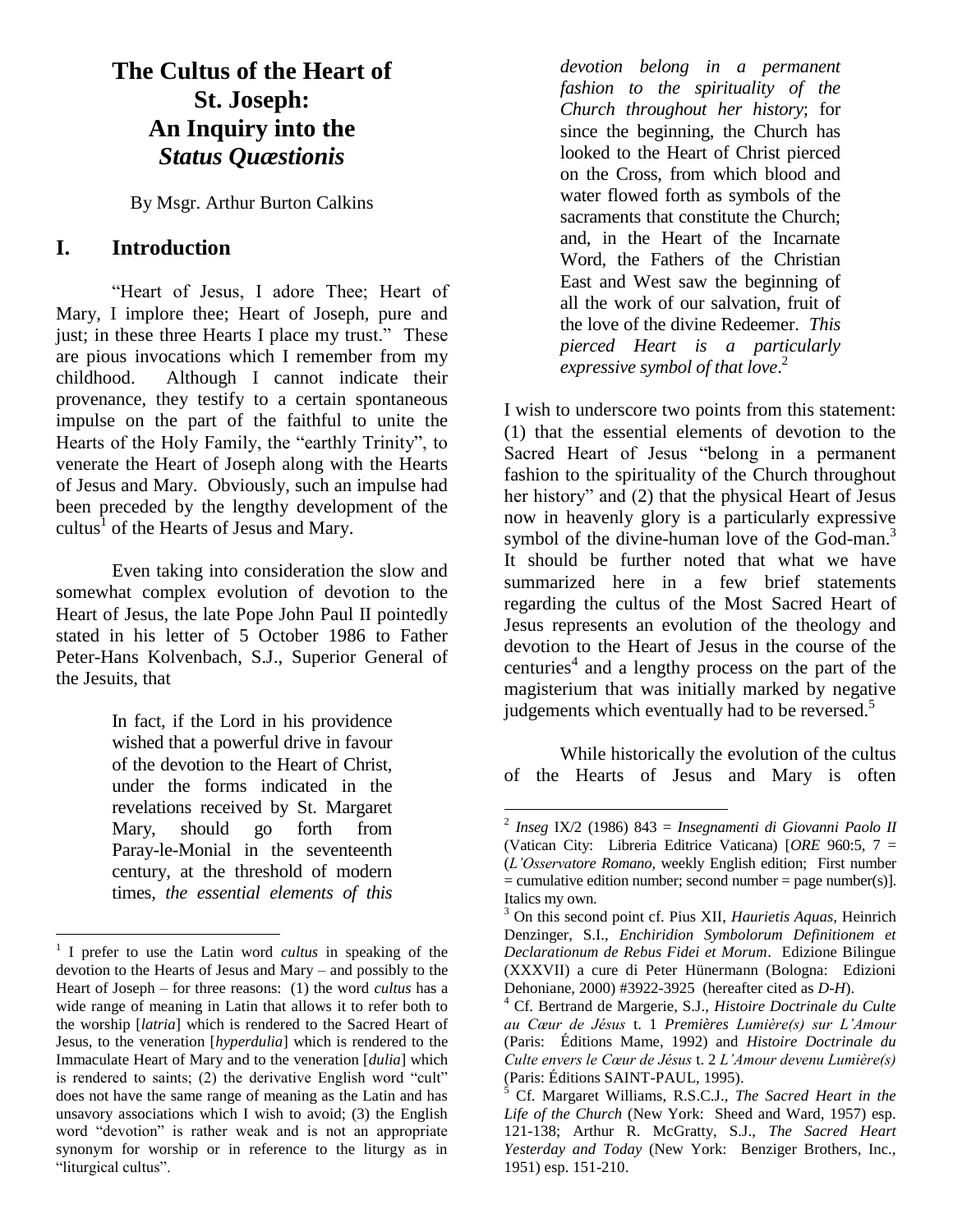simultaneous and profoundly interconnected, as in St. John Eudes (1601-1680), so also the official clarification of the object of the cultus of the Heart of Mary came only in relatively recent times.<sup>6</sup> In a very significant address on the Hearts of Jesus and Mary given on 22 September 1986, Pope John Paul II stated

> It is worthy of note that the Decree by which Pope Pius XII instituted for the universal Church the celebration in honour of the Immaculate Heart of Mary states: "With this devotion the Church renders the honour due to the Immaculate Heart of the Blessed Virgin Mary, since under the symbol of this heart she venerates with reverence the eminent and singular holiness of the Mother of God and especially her most ardent love for God and Jesus her Son and moreover her maternal compassion for all those redeemed by the divine Blood" (S.R.C., 4 May 1944; *AAS* 37, 1945, p. 50). Thus it can be said that our *devotion to Mary's Immaculate Heart expresses our reverence for her maternal compassion both for Jesus and for all of us* her spiritual children, as she stood at the foot of the Cross. …

 *We see symbolized in the heart of Mary her maternal love, her singular sanctity and her central role in the redemptive mission of her Son*. It is with regard to her special role in her Son's mission that devotion to Mary's Heart has prime importance for through love of her Son and of all of humanity she exercises a unique instrumentality in bringing us to him. $<sup>7</sup>$ </sup>

Once again I would underscore that the physical Heart of Mary now in glory is indicated as the symbol of her person and explicitly of "her maternal love, her singular sanctity and her central role in the redemptive mission of her Son".

The question then before us is this: is there ground for a legitimate cultus to the Heart of Joseph? Can one say that the foundational elements of devotion to the Heart of Joseph belong in some way to the perennial spirituality of the Church? Can the Heart of Joseph be recognized as the symbol of his person, of his fatherly love for the Son of God and of his unique role in the Son's redemptive mission? This, of course, would necessarily imply due proportionality.<sup>8</sup> Finally, has the Church sanctioned such a cultus?

# **II. First Initiatives**

Since the cultus of St. Joseph in the West only emerges in the second millennium $9$  and comes to be solemnly affirmed by the Church only in the latter half of the nineteenth century<sup>10</sup>, it is somewhat surprising that devotion to the Hearts of Jesus, Mary and Joseph makes its first public appearance, as far as we are able to tell, as early as 1733 in Portugal and Brazil and that fervent devotion to the Heart of Joseph subsequently flourished in Mexico in the  $18<sup>th</sup>$  and  $19<sup>th</sup>$  centuries.<sup>11</sup> There is an indication that a certain Discalced Carmelite Father Elia of the Three Hearts made a vow to spread devotion to the "just and most meek" Heart of St. Joseph on pilgrimage throughout Italy and France for a five-year period beginning in 1843 and that his undertaking was approved by Pope Gregory XVI on 28 April 1843, although nothing is known about the results of his activity.<sup>12</sup> Even more detailed and readily available is the

 $\overline{a}$ <sup>6</sup> Cf. John F. Murphy, *Mary's Immaculate Heart: The Meaning of the Devotion to the Immaculate Heart of Mary* (Milwaukee: The Bruce Publishing Co., 1951); Théodore A. Koehler, S.M., "The Heart of Mary in the Latin Tradition from the Seventh to the Sixteenth Century" *Marian Library Studies* New Series 25 (1996-1997) 91-175.

<sup>7</sup> *Inseg* IX/2 (1986) 699-700 [*ORE* 959:12]. Italics in the second paragraph my own.

<sup>8</sup> Cf. Boniface Llamera, O.P., *Saint Joseph* trans. Sr. Mary Elizabeth, O.P. (St. Louis: B Herder Book Co., 1962) 296- 298.

<sup>9</sup> Cf. Francis L. Filas, S.J., *Joseph: The Man Closest to Jesus: The Complete Life, Theology and Devotional History of St. Joseph* (Boston: St. Paul Editions, 1962, second ed.) 493-569. <sup>10</sup> Cf. Filas 576-636.

<sup>&</sup>lt;sup>11</sup> Cf. Tarcisico Stramare, O.S.J., "Storia della devozione al cuore di San Giuseppe," (hereafter cited as Storia) *Tabor* 51:2 (1997) 14. This essay was first published in Spanish as "Devoción al corazón de San José" in *Estudios Josefinos* 50, N° 100 (Julio-Diciembre 1996) 179-194.

 $12$  Cf. Storia 15.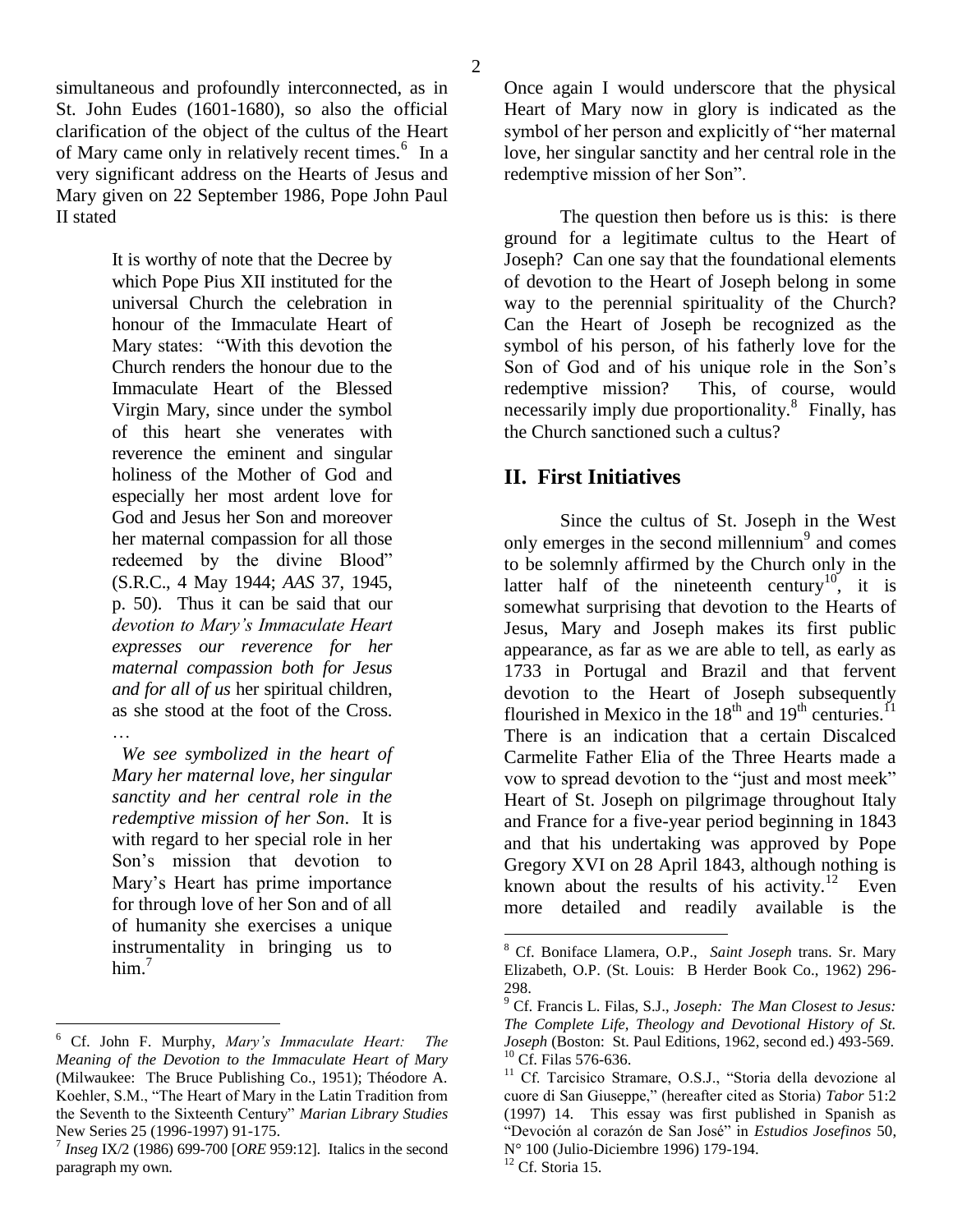information about the Pious Union of the Most Pure Heart of St. Joseph (*Pia Unione del Cuore purissimo di San Giuseppe*) founded by the Oblate of the Virgin Mary Father Michele Bocca in 1846 who always considered the devotion to the Heart of Joseph as inseparable from devotion to the Hearts of Jesus and Mary.<sup>13</sup> Father Stramare points out that there was a fair amount of literature devoted to the Heart of St. Joseph in the latter half of the nineteenth century and the cultus was promoted by a number of notable ecclesiastics.<sup>14</sup> Admittedly, much more research is required in order to fill in this brief historical sketch.

## **III. The Prohibition**

Given the tortuous itinerary of the cultus of the Most Sacred Heart of Jesus and the initial reservation to it on the part of the magisterium, it is not surprising that the promotion of the cultus of the Heart of St. Joseph should face similar opposition. This came to light in an audience granted by Blessed Pius IX to Father Paolo Abbona, an Oblate of the Virgin Mary, the Congregation which was promoting the Pious Union of the Most Pure Heart of St. Joseph. Here is his testimony about that audience:

> Speaking about the Most Holy Hearts of Jesus and Mary, I recalled that some add "and of St. Joseph". Today – 18 December 1873 – the Pope said to me that this is an abuse; one should not depict the Heart of St. Joseph; devotion to the Heart of Saint Joseph is not approved by the Church. The Pope himself told me this today. $15$

Father Stramare, whose valuable work I am basing myself on at this point, asks the question: "What is the actual position of the Holy See in regard to this question?" Since no official response has been made to this question in over 100 years, it may seem opportune to raise it again in the light of subsequent developments.

 $\overline{a}$ 

Let us first trace the history of the prohibition in the light of the documentation presently available. On this matter it is necessary to have recourse to *Pontificia Josephina*, the excellent catalogue and summary of Roman and magisterial documents provided by Father Blaine Burkey, O.F.M. Cap. in the pages of *Cahiers de Joséphologie* (Montreal) from 1962 to 1994.<sup>16</sup>

The first negative intervention on the part of the Holy See, which is presently available, is the response of the Sacred Congregation of Rites to the Bishop of Nantes who had asked whether the invocation *Cor Sancti Joseph purissimum, ora pro nobis* could be used in non-liturgical functions. On 14 June 1873 the Sacred Congregation ordered its Secretary to write to the Bishop of Nantes warning him that the cultus of the Heart of St. Joseph is not approved by the Holy See [*Monendum esse per epistolam Rmum. Dominum Episcopum cultum Cordis S. Iosephi non esse ab Apostolica Sede approbatum*].<sup>17</sup>

There was a second response by the Sacred Congregation of Rites issued on 19 February 1879 admonishing the Archbishop of Chambéry that the cultus of the Heart of St. Joseph has been reprobated by Gregory XVI and that therefore medals are prohibited which show the Heart of St. Joseph along with the Hearts of Jesus and Mary. The authors of *Le Messager de S. Joseph* are to be warned of this also [*Cultus cordis S. Joseph, jam a s.m. Gregorio XVI reprobatus fuit et idcirco prohibita numismata quæ, una com SS. Cordibus Jesu et Mariæ, illud S. Joseph exhibent. Hinc admonendus orator et forte etiam auctores ephemeridis Le Messager de S. Joseph, hanc*  devotionem non licere<sup>1.18</sup>

The third such intervention came from the Vicariate of Rome in response to *dubia* [doubts]

<sup>&</sup>lt;sup>13</sup> Cf. Storia 14-20.

 $14$  Cf. Storia 24-25, endnotes 8-11.

 $15$  Storia 21 (my trans.).

<sup>&</sup>lt;sup>16</sup> Cf. Larry Toschi, O.S.J., "Liturgical Feasts of Saint Joseph in the 19<sup>th</sup> and 20<sup>th</sup> Centuries" in Larry Toschi, O.S.J. (ed.), *Saint Joseph Studies: Papers in English from the Seventh and Eighth international St. Joseph Symposia: Malta 1997 and El Salvador 2001* (Santa Cruz, CA: Guardian of the Redeemer Books, 2002) 25, footnote 1.

<sup>17</sup> Blaine Burkey, O.F.M. Cap., *Pontificia Josephina* C558 [197-198] in *Cahiers de Joséphologie* 12 (1964) 377-378.

<sup>18</sup> *Pontificia Josephina* D45 [263] in *Cahiers de Joséphologie* 17 (1969) 339.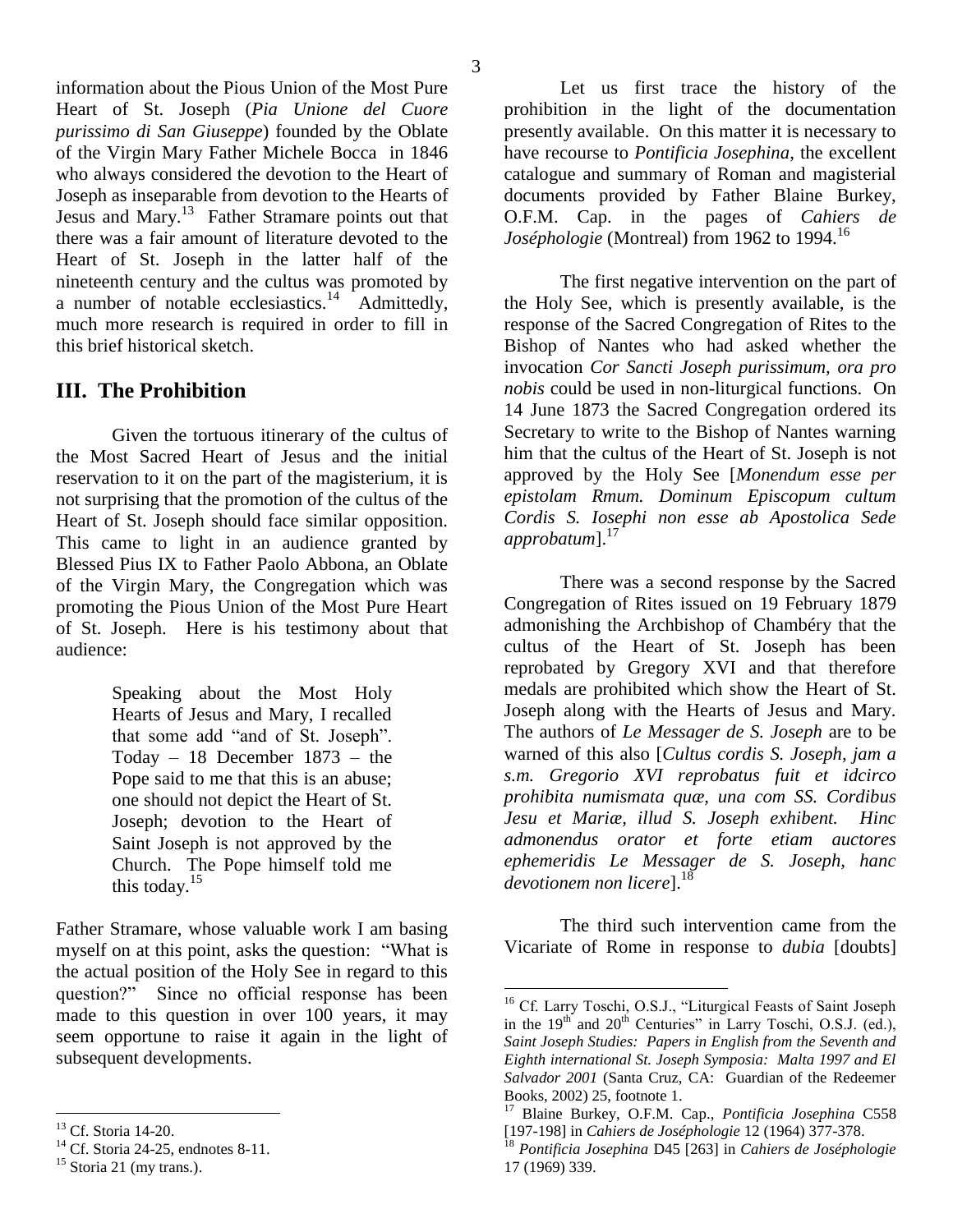submitted by the editor of *Analecta Ecclesiastica* regarding the Pious Association of the Holy Family with specific reference to medals of the Holy Family showing the Hearts of the Jesus, Mary and Joseph on their respective chests. The reply was that it is not expedient to wear medals showing the Hearts of the Child Jesus and Mary and in the case of St. Joseph it is not lawful [*Non expedire quoad Corda D. Infantis et B. Matris. Quoad S. Josephum, non licere*].<sup>19</sup>

Just as we found that there are obvious lacunae in the history of this cultus, so we also find that there are notable lacunae surrounding its prohibition. As far as I have been able to determine, the ban on the cultus by Pope Gregory XVI, referred to in print on 19 February 1879 during the pontificate of Pope Leo XIII, has never been found. $20$  Unfortunately, Father Blaine Burkey's published *Josephina Pontificia* only begins with the pontificate of Pius IX and so sheds no light on the matter.

Thus a whole series of questions comes spontaneously to mind. $^{21}$  Did Gregory XVI really approve the preaching and diffusion of devotion to the Heart of St. Joseph by Father Elia of the Three Hearts? Why did he later forbid the devotion? When did he do so and on what grounds? Why was it necessary to wait until 1879 for official notice that the devotion had already been prohibited in the pontificate of Gregory XVI? Why was nothing ever published about this prohibition during the long reign of Blessed Pius IX? Why were the grounds for the prohibition not clarified in the responses of the Sacred Congregation of Rites and the Vicariate of Rome and why was no document cited? These are questions regarding the past which remain unanswered, but there are also questions regarding the present. What is the actual status of the prohibition, given that there exists a public association of the faithful in the Archdiocese of Los Angeles known as the "Handmaids of the Sacred Hearts of Jesus, Mary and Joseph", given private revelations about devotion to the Heart of St. Joseph

and other initiatives of which I am not presently aware?

Insofar as I am able to assess the *status quæstionis* at the moment without the light of further historical documentation, I believe that one could profitably explore the question of what theological grounds might eventually allow for the cultus of the Heart of St. Joseph and one could also explore the question in the light of the more recent papal magisterium.

# **IV. Theological Grounds – The Assumption of St. Joseph**

I believe that the best theological explanation offered thus far for the prohibition of the cultus of the Heart of St. Joseph, without further explicit indications from the magisterium, comes from Father Roland Gauthier, C.S.C. who was certainly one of the great figures in the field of Josephological research in the twentieth century. In exploring the question of whether one could hold that St. Joseph was immaculately conceived, a matter subsequently ruled out by the magisterium<sup>22</sup>, he raised another fascinating question.

> One could also ask, along with the great German theologian Scheeben, if during this epoch, that is from 1854 to 1905, the Church did not reprove, at least implicitly, this opinion of the immaculate conception of Saint Joseph. It is known that on several occasions Rome disapproved of the cultus of the Heart of St. Joseph, which was invoked under the title of "Heart Most Pure" and which was represented in images or on medals in union with the Sacred Hearts of Jesus and Mary. In our opinion, moreover, nothing authorizes us to interpret the acts of the Roman

<sup>19</sup> <sup>19</sup> *Pontificia Josephina* D487 [426-427] in *Cahiers de Joséphologie* 20 (1972) 168-169.

<sup>20</sup> Cf. Alfred de Bonhome, "Dévotions Prohibées," *Dictionaire de Spiritualité* 3:788-789.

<sup>&</sup>lt;sup>21</sup> Cf. Storia 23-24.

<sup>22</sup> In his Encyclical *Fulgens Corona*, Pius XII spoke of "the very singular privilege" of Mary's Immaculate Conception "which was never granted to another person" [AAS = Acta *Apostolicæ Sedis* 45 (1953) 580] and in his general audience of 12 June 1996 John Paul II explicitly stated that this excluded attributing this privilege to St. Joseph [*Inseg* XIX/1 (1996) 1498].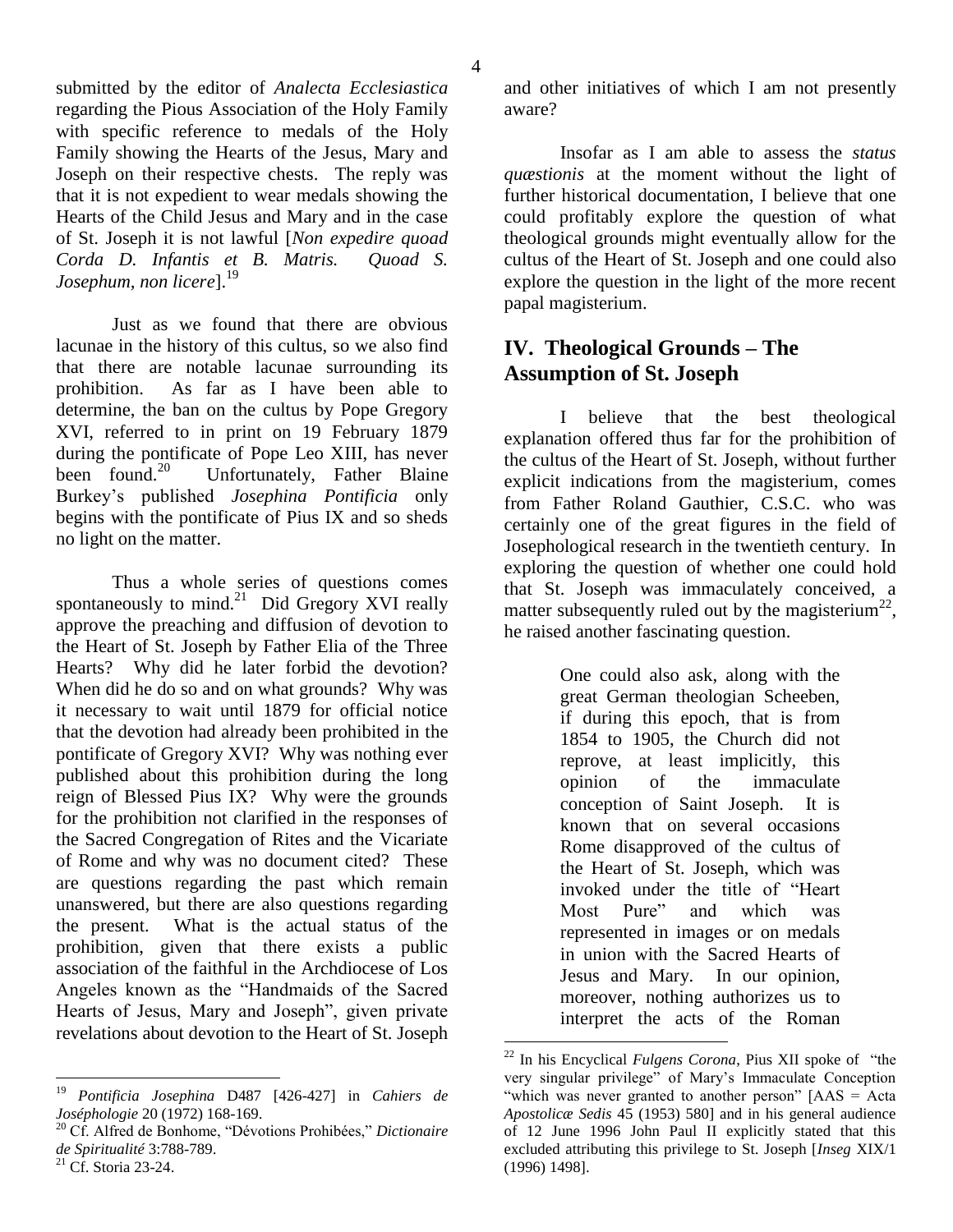Congregations in this sense, not even the attitude of the propagators of this devotion, since they never breathed a word about the immaculate conception of Saint Joseph. Could not one rather believe that Rome did not wish to approve a devotion which assumed, as its proper and specific object, the bodily organ and sensible love of the Heart of Saint Joseph, and which consequently involves the problem of the bodily assumption of the holy Patriarch? $2^{23}$ 

I believe that his question really provides the key to the theological basis for the possible cultus of the Heart of St. Joseph. We have already noted the magisterial precision that "the physical Heart of Jesus now in heavenly glory" is described as a particularly expressive symbol of the divine-human love of the God-man and that "the physical Heart of Mary now in glory is indicated as the symbol of her person" and explicitly of "her maternal love, her singular sanctity and her central role in the redemptive mission of her Son". While the physical hearts of Jesus and Mary are only the material objects of the cultus and not the formal or final objects, it would seem that the fact that they are now "beating in glory" provides the necessary basis for the cultus. In the case of Jesus, this is verified by the Church's profession of faith in his triumphant Ascension into heaven. In the case of Mary, this is verified by the Church's firm belief in her glorious Assumption.

Can such a similar belief be sustained for St. Joseph? Let us have recourse to the research of Father Francis L. Filas, S.J.

> Independently of any reference in Scripture, the doctrine of the resurrection of St. Joseph and the assumption of his glorified body into heaven could be proposed on grounds of fitness. Usually, however, it has been based on the

 $\overline{a}$ 

words of St. Matthew, "Many bodies of the saints who had fallen asleep arose; and coming forth out of the tombs after his resurrection, they came into the holy city and appeared to many" (27: 52, 53). …

 From the time of the Fathers of the Church the predominant opinion has been that these souls were reunited to their bodies never to die again; and that when Christ ascended into heaven, they entered heaven with Him, body and soul, for all eternity. Hence, their resurrection would not be a mere return to earthly life, but a revivifying and glorification of their bodies as will happen on the Last Day to the rest of the just. If this interpretation is correct, it is logical to assume (as numerous authors have done) that St. Joseph was granted the glorification of his body at the moment of Christ's resurrection. Of all, he would surpassingly deserve the privilege. $^{24}$ 

Of course, the position on this matter has not been unanimous. St. Augustine held that the Easter resurrection of the just was merely temporary (as in the case of Lazarus), and that these persons had to die once again. In his earlier years St. Thomas Aquinas had asserted that these saints entered heaven with Christ, but later deserted this view in favor of Augustine's.<sup>25</sup> Along with Augustine, perhaps the other strongest contrary view is that of Benedict XIV speaking as a private theologian.<sup>26</sup> On the other hand Martin Jugie, A.A., whose work on the death and assumption of Our Lady remains a classic, states:

> If we had to decide this question simply by authorities, it seems that the thesis of a permanent resurrection would be brought to the fore both by the quality and the

<sup>23</sup> Roland Gauthier, C.S.C., "Immaculée Conception de Marie, privilège singulier ou unique? Étude historique sur l'opinion de l'immaculéè conception de S. Joseph", *Cahiers de Joséphologie* 2 (1954) 193-194 (my trans.).

<sup>24</sup> Filas 421-422.

<sup>25</sup> Cf. James J. Davis, O.P., *A Thomistic Josephology* (Montreal: St. Joseph's Oratory Center of Research; University of Montreal Faculty of Theology, 1967) 285-289; Filas 422.

 $26$  Filas 425.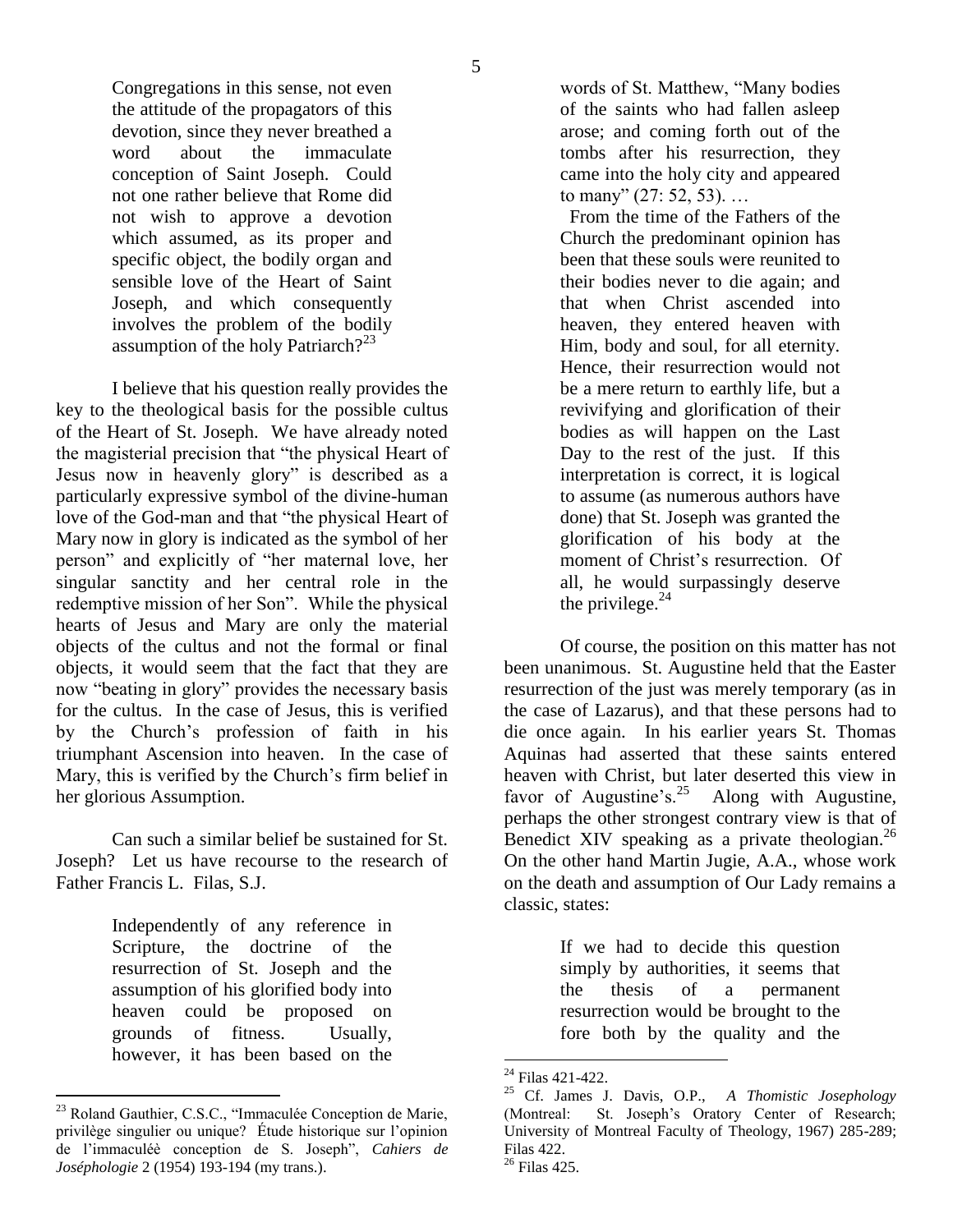number of the commentators who have upheld it in the past and still uphold in our own times. In our own day it has clearly prevailed.<sup>27</sup>

Regarding the specific question of St. Joseph's being included among those entering heaven with Christ, Jugie further stated "We do not think that Suarez, Francis de Sales and Cardinal Lépicier made 'an empty conjecture' in conjecturing that St. Joseph was among those brought back to life."<sup>28</sup> Among the strongest defenders of this belief were Jean Gerson, Sts. Bernardine of Siena and Francis de Sales.<sup>29</sup>

Father James J. Davis, O.P. also points out that

Pope John XXIII, in a homily on the feast of the Ascension in 1960, explicitly interpreted St. Thomas as holding, in his Commentary on Mt., that those who rose from the tombs after the resurrection of Christ entered into heaven with Christ, and the Pope went on to say that one could accept as plausible the bodily assumption of St. John the Baptist and St. Joseph.<sup>30</sup>

The text of Blessed John XXIII is as follows:

Among the Fathers and Doctors who variously interpret this passage of St. Matthew, Aquinas in his Commentary decisively takes his place with those who assert that "the bodies of the saints who slept rose" and he adds "so as to enter into heaven with Christ".

 This, then, pertains to the dead of the Old Testament who were closest to Jesus – let us name two of the most intimate in his life, John the Baptist, the Precursor, and Joseph of Nazareth, his nurturer and guardian – it belongs to them – thus we may

piously believe – the honor and privilege to open this marvelous accompaniment through the ways to heaven. [*Tra i Padri e i Dottori che variamente interpretano questo passo di S. Matteo, l'Aquinate nel suo Commentario prende posto decisamente presso quanti asseriscono che corpora sanctorum qui dormierant surrexerunt – egli aggiunge – tanquam intraturi cum Christo in cœlum.*

 *Spetta quindi ai morti dell'Antico Testamento i più vicini a Gesù – niminiamone due di più intimi alla sua vita, Giovanni Battista il Precursore e Giuseppe di Nazareth, il suo nutricatore e custode – aspetta a loro – così piamente noi possiamo credere – l'onore ed il privilegio di aprire questo mirabile accompagnamento per le vie del*   $cielo.$ <sup>31</sup>

On this fascinating topic I will leave the last word to Father Boniface Llamera, O.P. (1913- 1959), one of the most noted of the Spanish Dominican Josephologists of the twentieth century.<sup>32</sup> After having treated the topic at length and in depth he states:

> *It seems reasonable that the Holy Family – Jesus, Mary and Joseph – predestined to initiate the new divine life of the human race, should also initiate the glorious life of the resurrection*. It is true that Jesus and Mary are by far superior to St. Joseph, but this superiority did not prevent the Saint from belonging to the Holy Family, even holding the place of husband and father. It seems very unlikely, then, that Jesus being risen, his providential father

<sup>27</sup> <sup>27</sup> Martin Jugie, A.A., *La mort et l'assomption de la Sainte Vierge* (Vatican City, 1944) 52 (trans. in Filas 424).

Jugie 54 (trans. in Filas 425).

<sup>&</sup>lt;sup>29</sup> Cf. Filas 425-428.

 $30$  Davis 289.

<sup>31</sup> *AAS* 52 (1960) 455-456 (my trans.). It should be noted that the Pope was citing from St. Thomas' Commentary on Mt. which represents his earlier period. The complete English text may be found in Davis 287.

Cf. James J. Davis, O.P., "Spanish Dominican Josephologists of the Twentieth Century," in Toschi, *Saint Joseph Studies* 11-13.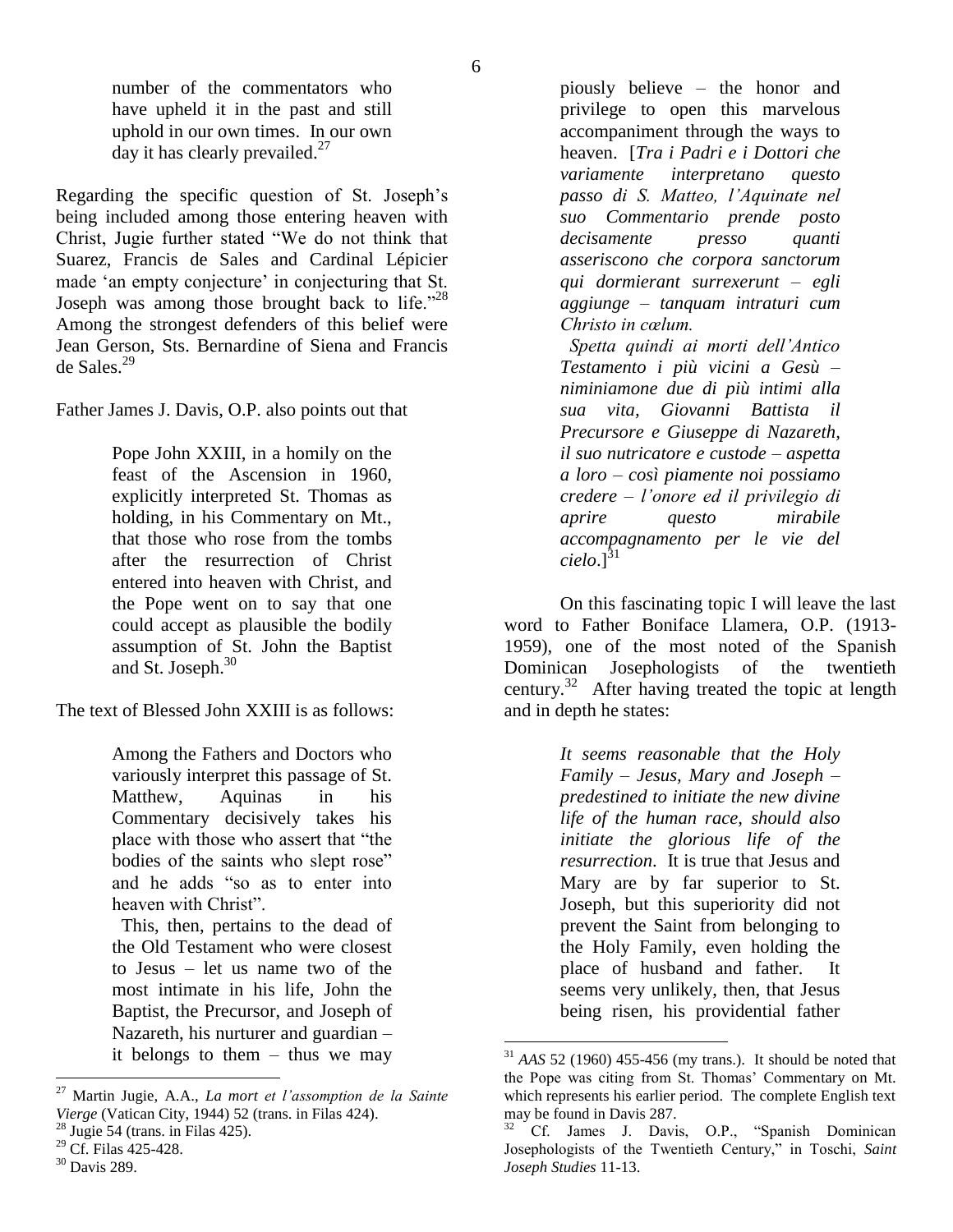should not also be risen with Him, or that Mary should be risen without her most worthy spouse.

 We can, therefore, believe that St. Joseph, our most loving Patriarch, has triumphed and enjoys with all the saints, in an absolute manner, the life of the soul as well as the life of the body, in eternal companionship with Jesus and Mary.<sup>33</sup>

I would only add this comment: while I do not believe there is any serious likelihood of a dogmatic definition on the matter of the Assumption of St. Joseph, I believe that it is a very probable opinion which bears a notable weight of authority. I opine that it could possibly afford a sufficient basis for legitimizing the cultus of the Heart of St. Joseph, should the authority of the Church so decide.

# **V. The Papal Magisterium of Pope John Paul II**

Could it be that there is a movement on the part of the magisterium in the direction of legitimizing the cultus of the Heart of St. Joseph? It may be too early to make a fully informed response, but there are elements in the magisterium of the late Pope John Paul II which might be seen as moving in that direction. These would need to be studied within the background of previous papal statements – if there are any of note – which I have not had the opportunity to do up to now. Nonetheless, those of John Paul II do seem to indicate an openness to discourse about the Heart of Joseph, frequently linked with the Heart of Mary. I will provide below those texts which I consider to be most significant in this regard, indicating the crucial phrases in bold script.

### **A. The Hearts of Jesus, Mary and Joseph**

 $\overline{a}$ 

Perhaps the most notable of all of Pope John Paul II's references to the Heart of St. Joseph occurs in #86 of his Apostolic Exhortation *Familiaris Consortio* of 22 November 1981 in which he links the Hearts of Jesus, Mary and Joseph:

**I entrust each family to Him [Christ the Lord], to Mary, and to Joseph. To their hands and their hearts** I offer this Exhortation: may it be they who present it to you venerable Brothers and beloved sons and daughters, and may it be they who open your hearts to the light that the Gospel sheds on every family. [*Ei demum et Mariæ et Ioseph singulas commendamus familias. Eorum etiam curæ cordique hanc committimus Adhortationem: ipsi vobis, Venerabiles Frateres ac dilecti Filii, porrigant eam vestrosque recludant animos lumini illi, quod super omnem familiam Evangelium*  diffundit.<sup>[34</sup>]

### **B. The Hearts of Mary and Joseph**

Secondly there is a rather lengthy series of references to the Hearts of Mary and Joseph. The first comes from the homily at Midnight Mass of Christmas 1980:

> It does not matter that, for the moment, this light is **shared in only by a few hearts**; that it is **shared in by the Virgin of Nazareth and her Spouse**, the Virgin who was not enabled to give birth to her Son beneath the roof of a house in Bethlehem, "because there was no place for them in the inn" (Lk. 2:7). [*Non importa che questa luce sia, per il momento, partecipata soltanto da alcuni cuori: che participi ad essa la Vergine di Nazaret ed il suo Sposo, la Vergine alla quale non è stato dato di mettere al mondo il suo Figlio sotto il tetto di una casa a Betlemme, «perché non c'era posto per loro nell'albergo»*.]<sup>35</sup>

<sup>33</sup> Boniface Llamera, O.P., *Saint Joseph* trans. by Sister Mary Elizabeth, O.P. (St. Louis: B. Herder Book Co., 1962) 272.

 $\overline{a}$ <sup>34</sup> *Inseg* IV/2 (1981) 1045 [*ORE* 715:18].

<sup>35</sup> *Inseg* III/2 (1980) 1796 [*ORE* 665:1].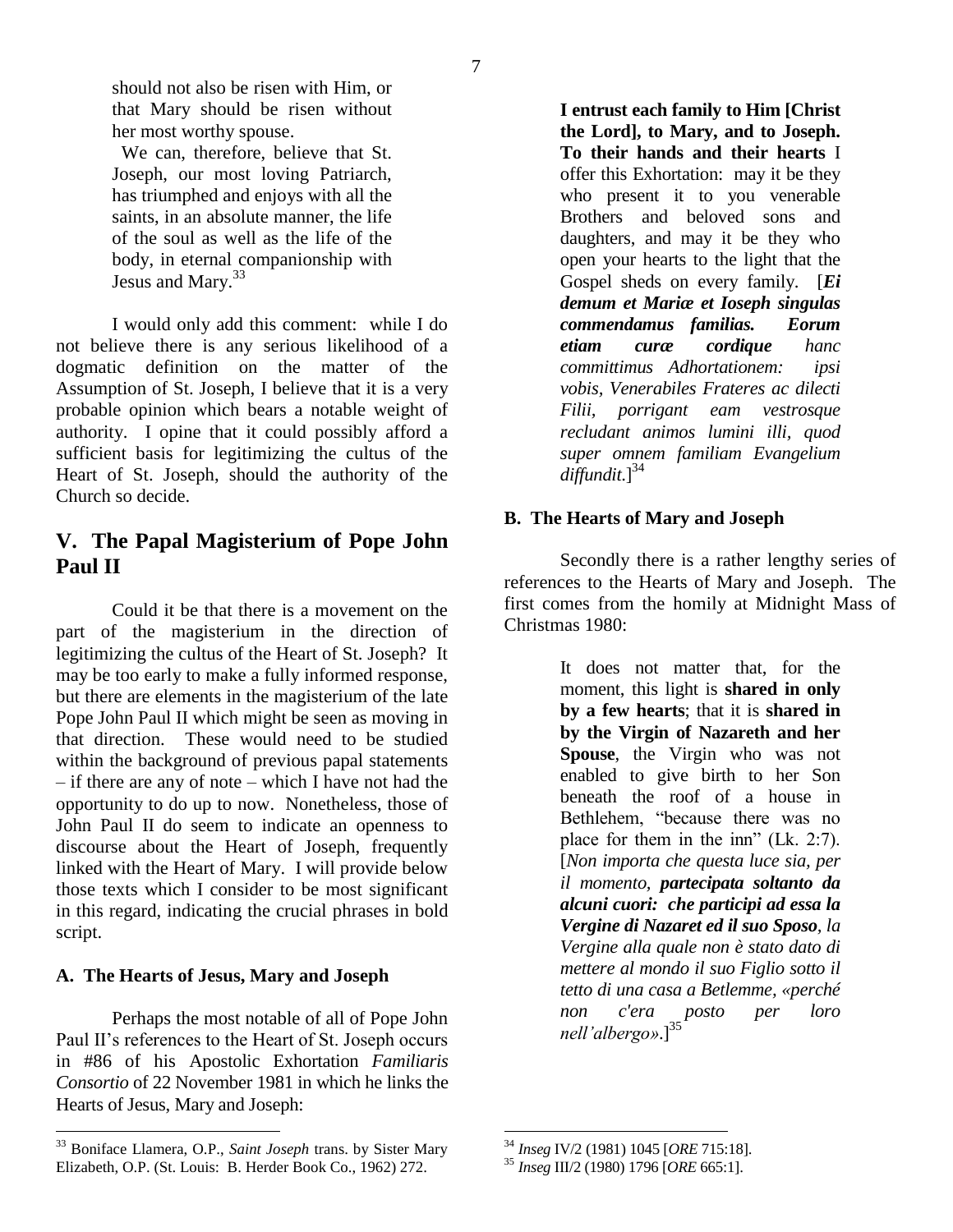The Pope spoke similarly in an address on 20 December 1981 at the new Regina Margherita Hospital in Trastevere:

> The inspiring scene, which we will contemplate represented in the crib, speaks to us all of a life that has just been born, which **the warmth and solicitude of loving hearts (Mary, Joseph, the shepherds)** defend from the dangers of a difficult situation. [*La scena suggestiva, che contempleremo raffigurata nel presepe, parla a tutti noi di una vita appena sbocciata, che il calore e la sollecitudine di cuori pieni di amore (Maria, Giuseppe, i pastori) difendono dalle strettezze di una stuazione difficile*.<sup>[36</sup>]

On 29 December 1985 he spoke thus in his homily in St. Mark's Basilica on Rome's Piazza Venezia:

> Today the Church experiences the joy of the birth of the Saviour, the Son of God, in Bethlehem – as the mystery of the family, as the Holy Family.

 It is a profoundly human truth: through the birth of a baby *the conjugal community* of a man and woman, of a husband and wife, becomes more perfectly a family. At the same time, there is a great mystery of God, which is revealed to man – the Mystery hidden in faith and **in the hearts of those spouses, of that couple, Mary and Joseph of Nazareth**. In the beginning they alone were witnesses of the fact that *the Baby born in Bethlehem is the "Son of the Most High"*, come into the world by the action of the Holy Spirit. [*La Chiesa vive oggi la gioia della Natività del Signore, del Figlio di Dio, a Betlemme: come mistero della Famiglia, della Santa Famiglia. E' una verità profondamente umana:* 

*per la nascita di un bambino la* 

*communità coniugale dell'uomo e della donna, del marito e della moglie, diventa più perfettamente famiglia. Al tempo stesso, questo è un grande mistero di Dio, che si svela davanti agli uomini: il Mistero nascosto nella fede, e nel cuore di quegli Sposi, di quei Coniugi Maria e Giuseppe, di Nazaret. All'inizio soltanto loro furono testimoni del fatto che il Bambino che è nato a Betlemme, è «Figlio dell'Altissimo» , venuto al mondo per opera dello Spirto Santo*.<sup>[37]</sup>

On the Feast of St. Joseph in 1987 in his homily in Civitavecchia, he began by quoting "Joseph, son of David, *do not fear to take Mary your wife*" (Mt. 1:20) and then continued:

> Thus the divine mystery of the Incarnation was entrusted to Mary before any other person. In her, "*the Word was made flesh*" (cf. Jn. 1:14), when, during the Annunciation, she submitted her will to the inscrutable designs of God ...

> To Joseph, then, to the carpenter of Nazareth, was entrusted, as to Mary, *the same mystery of God*. A great mystery, the mystery eternally hidden in God, a mystery that "became flesh" in man's history and *was revealed* **to human hearts**: *to the eyes of faith*. [*Quindi il mistero divino dell'Incarnazione è stato affidato, prima di ogni altra persona, a Maria. In Lei, il Verbo si fece carne, quando durante l'annunciazione, sottomise la sua volontà ai disegni imperscrutabili di Dio ....*

> *A Giuseppe, quindi al carpentiere di Nazareth è stato affidato, come a Maria, lo stesso mistero di Dio. Un grande mistero, il mistero eternamente nascosto in Dio, mistero che «divenne carne» nella storia dell'umanità ed è stato rivelato agli*

 $\overline{a}$ <sup>36</sup> *Inseg* IV/2 (1981) 1181 [*ORE* 720:8].

 $\overline{a}$ <sup>37</sup> *Inseg* VIII/2 (1985) 1628 [*ORE* 918:3].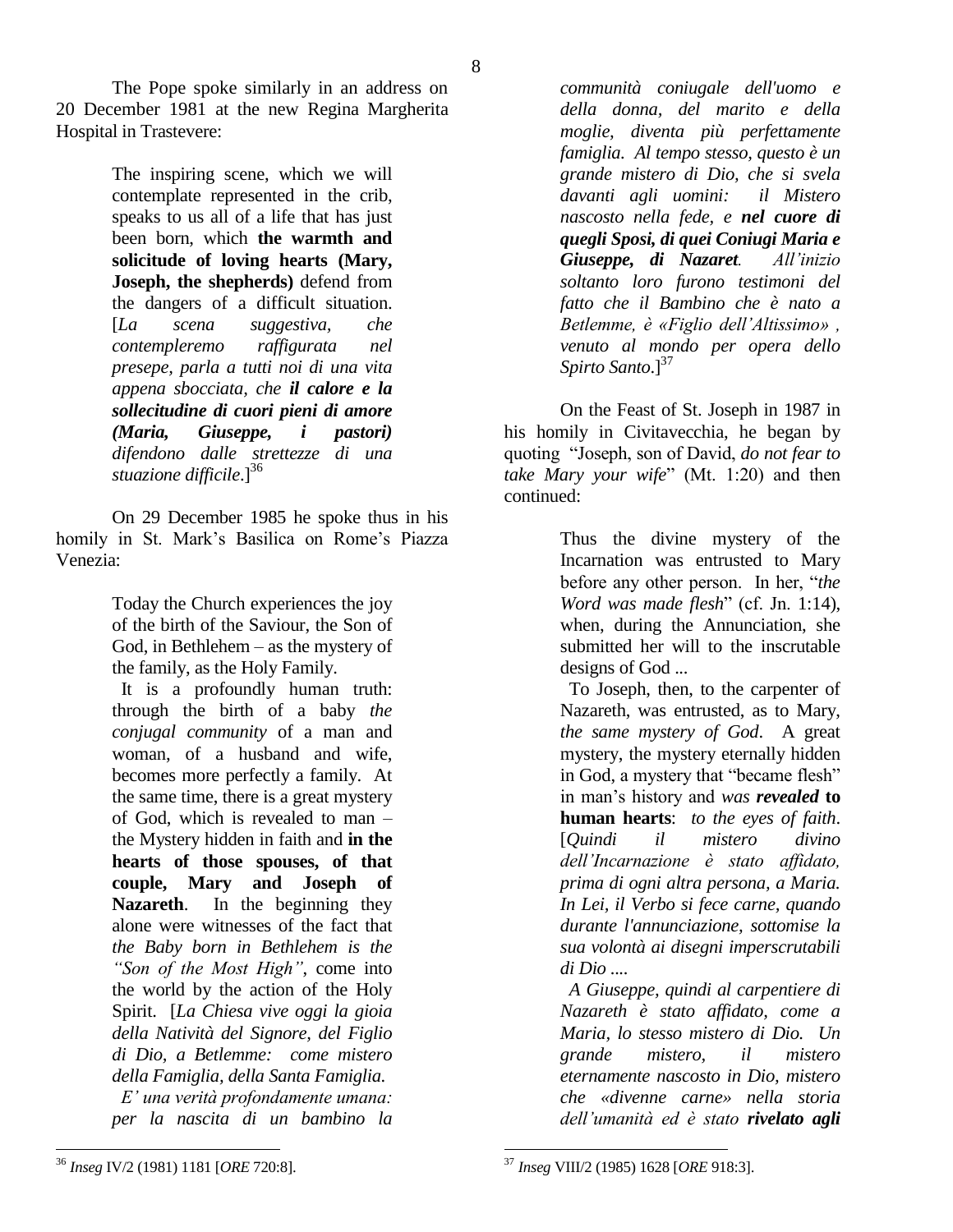*occhi dei cuori umani: agli occhi*  della fede.<sup>[38</sup>]

On 9 September 1993 the Holy Father linked the Hearts of Mary and Joseph together in his homily at the Marian Shrine of Aglona in Latvia:

> The mystery of the divine Incarnation! It was so difficult to understand that it first had *to find a place in the minds and hearts* of human beings. **First in**  *Mary's* **heart**, which is what occurred at the annunciation in Nazareth, and **then in the heart of Mary's husband, Joseph**. 39

In his Letter to Families of 2 February 1994 the Holy Father wrote:

> Only in this hiddenness do we see the workings of the Holy Spirit, the source of "fairest love". He has poured forth this love **not only in the hearts of Mary and Joseph** but also in the hearts of all married couples who are open to hearing the word of God and keeping it (cf. Lk. 8:15). [*Solummodo eiusmodi in abdita recessione operatur Spiritus Sanctus, pulchræ dilectionis scaturigo. Illum quidem amorem ipse non in corda Mariæ solius et Iosephi effudit, verum etiam in animos coniugum qui ad audiendum Dei verbum custodiendumque sunt parati.*]<sup>40</sup>

In his Angelus address of 6 February 1994 which was devoted to the mystery of the Presentation in Temple he made these comments:

> Step by step, we must ask ourselves about the direction we have taken, with the same question that was certainly **in the hearts of Mary and Joseph**: what does the Lord wish from us? What is the direction he has planned for our child? [*Di tappa in*

 $\overline{a}$ 

*tappa occorre interrogarsi sulla direzione del cammino, ponendosi la domanda che certamente era presente nel cuore di Maria e di Giuseppe: che cosa vuole il Signore da noi? quale è la strada che Egli ha tracciato per il nostro bambino?*] 41

In his Angelus address of 5 January 2003, towards the end of his long pontificate, we find the Pope returning to a theme which he had begun to develop already in his early years:

> The Child born in Bethlehem who comes on the face of the earth is *truly "contemporary" with every person* who lives on the face of the earth.

 For this reason, he is also our "contemporary". The gifts of the Lord never become obsolete. Here are the glad tidings of Christmas: **the divine light which filled the hearts of Mary and Joseph** and guided the steps of the shepherds and Magi, still shines for us today. [*Il Bambino nato a Betlemme è veramente il 'coetaneo' di ogni persona, che viene sulla faccia della terra.*

 *È, pertanto, anche nostro 'contemporaneo'. I doni del Signore non tramontano mai. Ecco il lieto annuncio del Natale: la luce divina, che inondò il cuore di Maria e di Giuseppe, e guidò i passi dei pastori e dei Magi, brilla anche oggi per*   $noi.]^{42}$ 

#### **C. The Heart of St. Joseph**

In his the Apostolic Exhortation *Redemptoris Custos* of 15 August 1989 Pope John Paul II made a number of references to the Heart of St. Joseph, at least as found in the English translation. Speaking of the uniqueness of St. Joseph's vocation the Holy Father stated in #8 that

<sup>38</sup> *Inseg* X/1 (1987) 623 [*ORE* 982:7].

<sup>39</sup> *Inseg* XVI/2 (1993) 702 [*ORE* 1307:12].

<sup>40</sup> *Inseg* XVII/1 (1994) 316 [*ORE* 1329:XI].

 $\overline{a}$ <sup>41</sup> *Inseg* XVII/1 (1994) 413 [*ORE* 1327:12].

<sup>42</sup> *Inseg* XXVI/1 (2003) 10-11 [*ORE* 1775:2].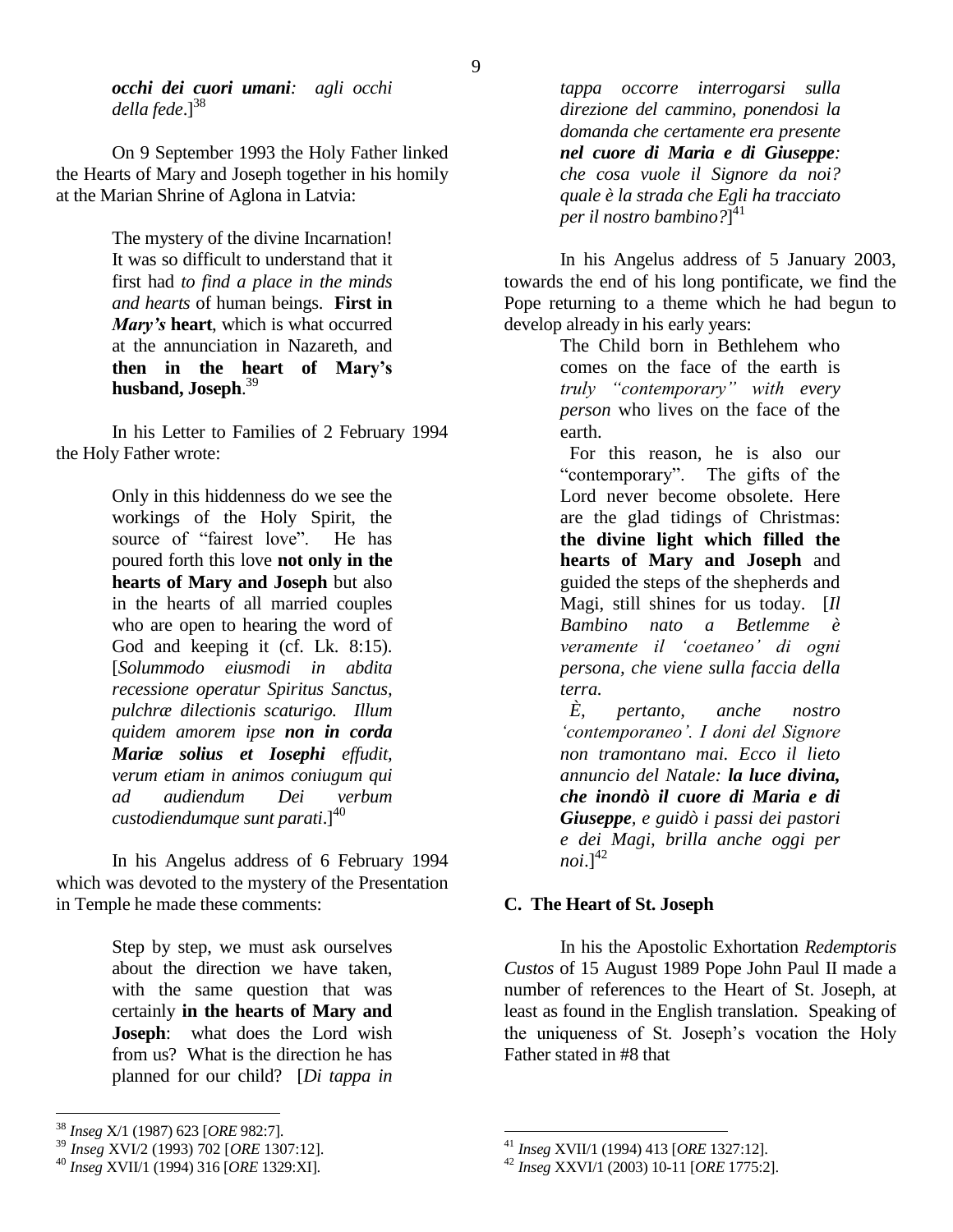His fatherhood is expressed concretely "in his having made his life a service, a sacrifice to the mystery of the Incarnation and to the redemptive mission connected with it; in having used the legal authority which was his over the Holy Family in order to make a total gift of self, of his life and work; in having turned his human vocation to domestic love into **a superhuman oblation of self, an oblation of his heart and all his abilities** into love placed at the service of the Messiah growing up in his house." [*Concreta autem ratione paternitas illius inde declarata est «quod sua ex vita ministerium effecit ac sacrificium ipsi incarnationis mysterio necnon redimendi officio ei inhaerenti, quod legis auctoritate utebatur quam iure in sacram habebat Familiam ut sui ipsius et vitae suae et sui operis inde donationem illi Familiae praeberet, quod humanam suam domesticum ad amorem vocationem transfiguravit is idem in oblationem vires humanas excedentem sui cordisque sui et omnis facultatis, in amorem ministerio Messiae destinatum iam*  domi suae generatum<sup>143</sup>

This text was also quoted by the Holy Father in Italian in his Angelus address on 21 March 1999 when he spoke about Joseph's

> having turned his human vocation to domestic love into **a superhuman oblation of self, an oblation of his heart and all his abilities** into love placed at the service of the Messiah growing up in his house. […*nell'aver convertito la sua umana vocazione all'amore domestico nella sovrumana oblazione di sé, del suo cuore e di ogni capacità, nell'amore posto a*

 $\overline{a}$ <sup>43</sup> *Inseg* XII/2 (1989) 206 [Vatican edition 16]. The quotation is from a discourse of the Servant of God Pope Paul VI given on 19 March 1966; *Inseg Paulo VI* IV (1966) 110.

*servizio del Messia germinato nella sua casa*.]<sup>44</sup>

The next text from #8 of *Redemptoris Custos* requires an additional comment. Here we find that in the official Latin text the word that corresponds to the English word "heart" is not *cor* but *animus*. Prescinding from the question of what language the apostolic exhortation was originally written in, I believe the Holy Father's intention of speaking about the Heart of Joseph is clear because this is a direct quotation from a radio message of the Servant of God Pope Pius XII to Catholic school students in the United States in which the Pope was speaking English and did, in fact, speak of St. Joseph as showing Jesus "all the natural love, all the affectionate solicitude that a **father's heart** can know". $45$ 

> Since it is inconceivable that such a sublime task would not be matched by the necessary qualities to adequately fulfill it, we must recognize that Joseph showed Jesus "by a special gift from heaven, **all the natural love, all the affectionate solicitude that a father's heart can know**." [*Quando concipi mente non potest muneri adeo excelso dotes non respondere necessarias illud convenienter ad perficiendum, concedi oportet coluisse Iosephum in Iesum «peculiari Caeli largitione universum illum naturae amorem omnemque sollicitudinis affectum quem patris cognoscere posset*   $animus*.\vert^{46}$

Commenting on the chaste marital union between Mary and Joseph in #19 of *Redemptoris Custos*, the Holy Father made this illuminating comment about Joseph's Heart:

> The deep spiritual closeness arising from marital union and the interpersonal contact between man

<sup>44</sup> *Inseg* XXII/1 (1999) 587 [*ORE* 1584:1].

<sup>45</sup> *AAS* 50 (1958) 174.

<sup>46</sup> *Inseg* XII/2 (1989) 207 [Vatican edition 17].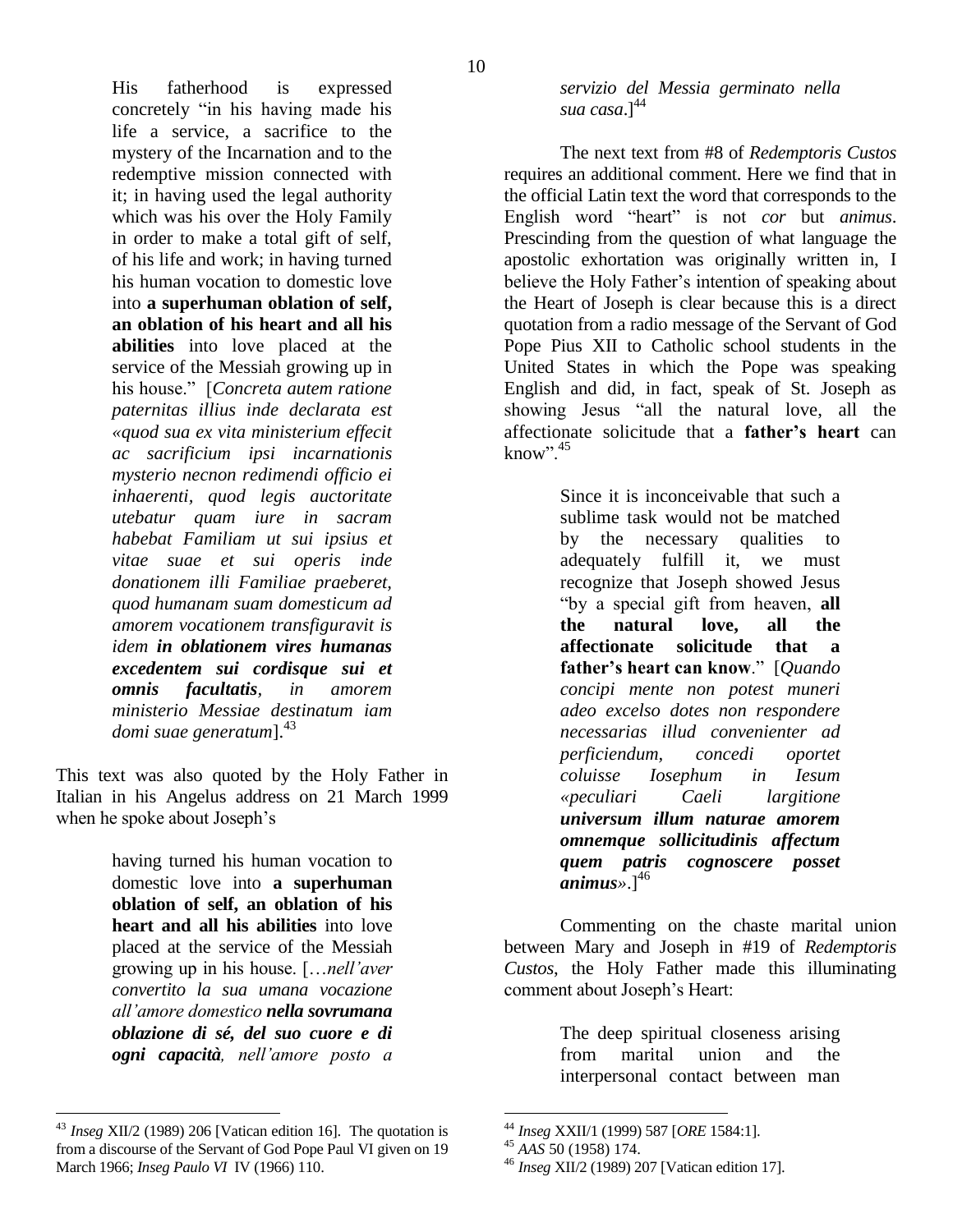and woman have their definitive origin in the Spirit, the Giver of Life (cf. Jn. 6:63). Joseph, in obedience to the Spirit, found in the Spirit the source of love, the conjugal love which he experienced as a man. **And this love proved to be greater than this "just man" could ever have expected within the limits of his human heart**. [*Altitudo autem propinquitatis eiusdem sive potius spiritalis coniunctionis vehementia et consortionis inter personas, tandem e Spiritu proficiscuntur «qui vivificit». Obsequens autem Spiritui Iosephus fontem in illo denique ipso repperit amoris, sui scilicet conubialis amoris ut viri; qui quidem amor maior illo amore fuit quem «vir iustus» secundum cordis sui humani modum exspectare sibi potuit*] 47

On 19 March 1993 in addressing workers in Vescovìo, he commented on the necessity of Joseph's meditating on the word he had receiving in a way similar to his many references on how Mary had to ponder the word in her heart (cf. Lk. 2:19, 51):

> For him too **the word sown in his heart** required *the toil and sweat of cultivation*. As we follow him in the unfolding of the Gospel story, it is not difficult to imagine the constant effort required in his fidelity. Closely involved in the mystery of the incarnation, he was asked to believe in something which was humanly difficult to understand. [*Inseg* XVI/1 (1993) 674-675; *ORE* 1284:5] *La Parola seminata nel suo cuore comportò anche, per lui la fatica e il sudore della coltivazione. Sequendolo nei vari momenti della narrazione evangelica, non è difficile intuire tutto il lavorìo della sua fedeltà. Coinvolto da vicino nel mistero dell'Incarnazione, gli fu chiesto di*

*credere a ciò che era umanamente*  difficile da comprendere.]<sup>48</sup>

## **VI. The** *Status Quæstionis*

What I have tried to do in this presentation is to bring together as many factors bearing on the question of the cultus of the Heart of St. Joseph as possible. Let us review the major developments which we have noted.

1. We have noted that, according to the late Pope John Paul II, the cultus of the Most Sacred Heart of Jesus, even if not explicit in the first millennium of the Church's life and recognized by her magisterium only after initial negative judgments, belongs "in a permanent fashion to the spirituality of the Church throughout her history".

2. We may also note an analogous recognition of the cultus of the Immaculate Heart of Mary on the part of the Church.

3. In both of these cases the material object of the cultus is the physical Hearts of Jesus and Mary which are now "beating in glory" while the final object of the cultus is their persons.

4. There is evidence for a cultus to the Heart of St. Joseph from 1733 in Brazil and Portugal and subsequently in Mexico, Spain, France and Italy. There is a lack of studies on this matter at the moment. We are not aware of whether the development spread from one place to another or whether it began spontaneously in various places. The available literature needs to be studied, organized and assessed.

5. The cultus of the Heart of St. Joseph was prohibited in the  $19<sup>th</sup>$  century, but the original prohibition by Pope Gregory XVI has never been found or published and thus the basis for the ban is not clear. There is a need for further historical research and clarification in this area as well.

6. The best theological opinion for the basis of the prohibition would seem to be the Church's lack of certainty about whether the Heart of St. Joseph is now "beating in glory". This position was

<sup>47</sup> *Inseg* XII/2 (1989) 216 [Vatican edition 30].

 $\overline{a}$ <sup>48</sup> *Inseg* XVI/1 (1993) 674-675 [*ORE* 1284:5].